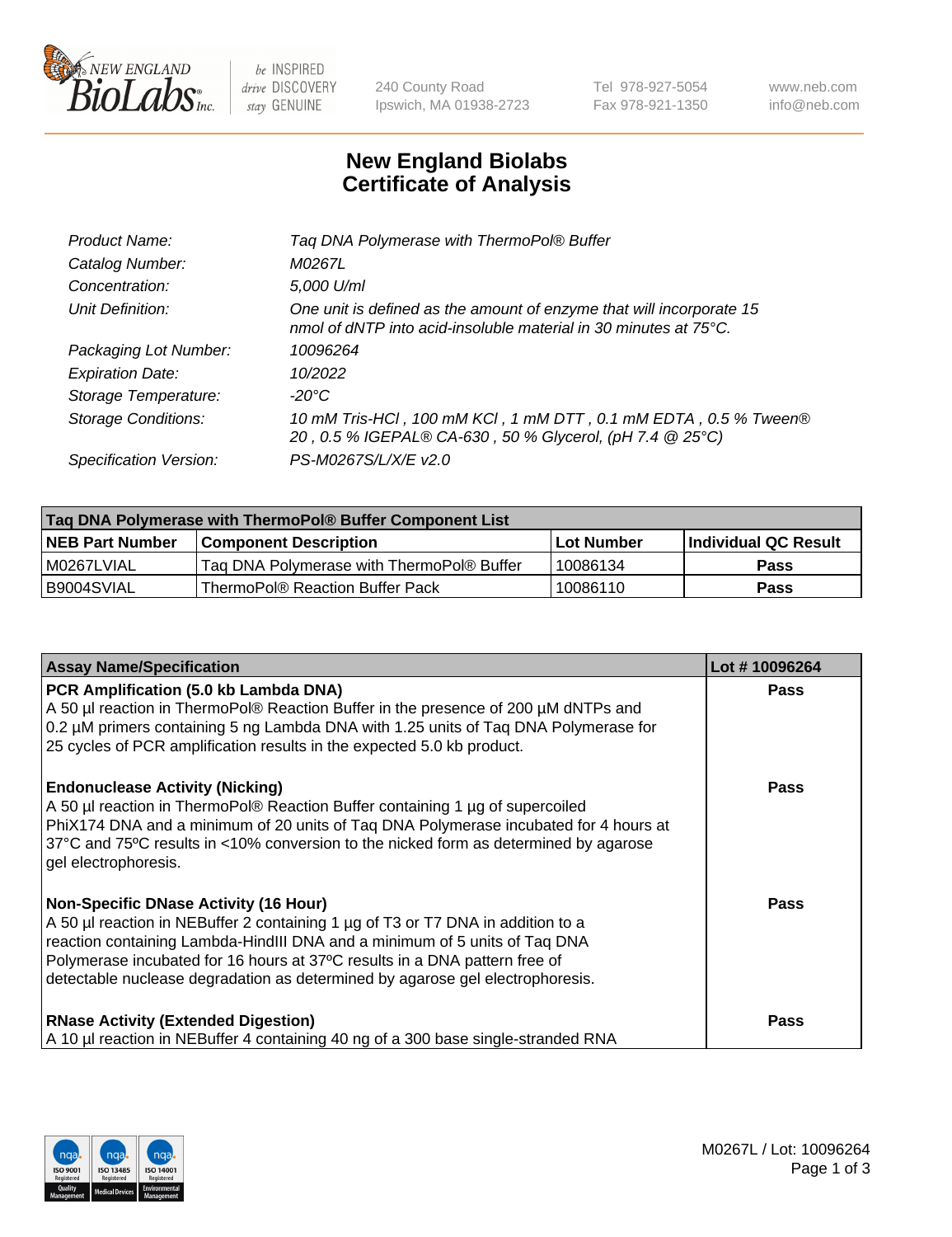

be INSPIRED drive DISCOVERY stay GENUINE

240 County Road Ipswich, MA 01938-2723 Tel 978-927-5054 Fax 978-921-1350

www.neb.com info@neb.com

| <b>Assay Name/Specification</b>                                                                                                                                                                                                                                                                                                                                                                               | Lot #10096264 |
|---------------------------------------------------------------------------------------------------------------------------------------------------------------------------------------------------------------------------------------------------------------------------------------------------------------------------------------------------------------------------------------------------------------|---------------|
| and a minimum of 1 µl of Taq DNA Polymerase is incubated at 37°C. After incubation<br>for 16 hours, >90% of the substrate RNA remains intact as determined by gel<br>electrophoresis using fluorescent detection.                                                                                                                                                                                             |               |
| <b>Single Stranded DNase Activity (FAM-Labeled Oligo)</b><br>A 50 µl reaction in ThermoPol® Reaction Buffer containing a 10 nM solution of a<br>fluorescent internal labeled oligonucleotide and a minimum of 25 units of Taq DNA<br>Polymerase incubated for 30 minutes at 37°C and 75°C yields <10% degradation as<br>determined by capillary electrophoresis.                                              | Pass          |
| qPCR DNA Contamination (E. coli Genomic)<br>A minimum of 5 units of Taq DNA Polymerase is screened for the presence of E. coli<br>genomic DNA using SYBR® Green qPCR with primers specific for the E. coli 16S rRNA<br>locus. Results are quantified using a standard curve generated from purified E. coli<br>genomic DNA. The measured level of E. coli genomic DNA contamination is ≤ 1 E. coli<br>genome. | Pass          |
| <b>Protein Purity Assay (SDS-PAGE)</b><br>Taq DNA Polymerase is ≥ 99% pure as determined by SDS-PAGE analysis using Coomassie<br>Blue detection.                                                                                                                                                                                                                                                              | <b>Pass</b>   |
| <b>Phosphatase Activity (pNPP)</b><br>A 200 µl reaction in 1M Diethanolamine, pH 9.8, 0.5 mM MgCl2 containing 2.5 mM<br>p-Nitrophenyl Phosphate (pNPP) and a minimum of 100 units Taq DNA Polymerase<br>incubated for 4 hours at 37°C yields <0.0001 unit of alkaline phosphatase activity<br>as determined by spectrophotometric analysis.                                                                   | <b>Pass</b>   |

This product has been tested and shown to be in compliance with all specifications.

One or more products referenced in this document may be covered by a 3rd-party trademark. Please visit <www.neb.com/trademarks>for additional information.